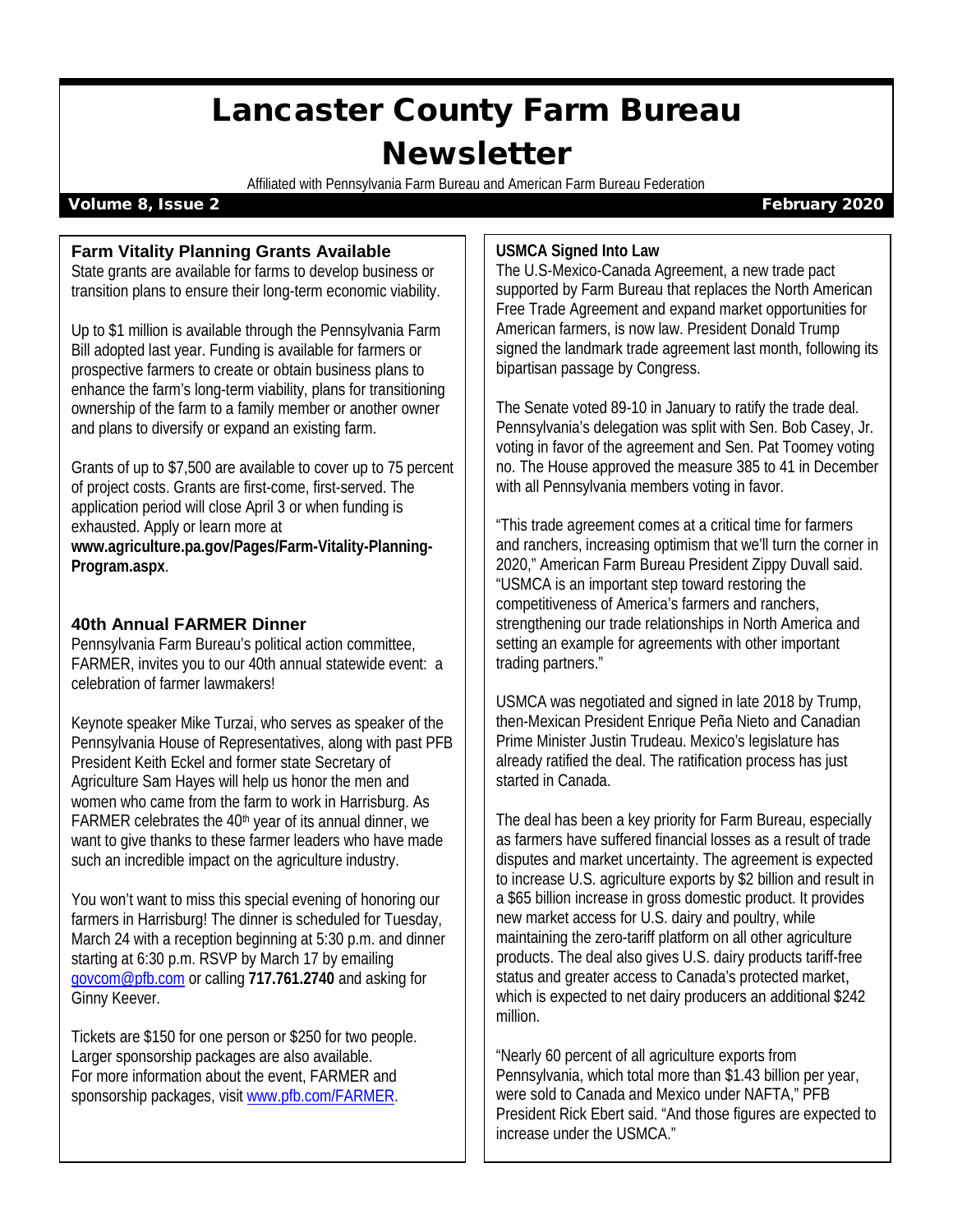

Currently operating in Adams, Chester, Cumberland, Dauphin, Franklin, Lancaster, Lebanon, Montgomery, Perry and York

Farm Bureau members will receive special service pricing!



Firestone • BKT • Carlisle • Mitas CEAT • Alliance • Bridgestone Cultor • Michelin • Titan

Make Us Your Farm Tire Headquarters!

24-hr Emergency Service - Call 717.743.0167

Please call Steve at 1.866.438.1656 or 717.724.9484 to order new tires or schedule a repair Middletown, PA

## **P** Confused by healthcare options

Farm Bureau's experienced and trained staff are ready to help. At no cost to you, we can:

- Answer your questions
- Customize and compare your options
- Work within your budget
- Help you make informed decisions

Knowledgeable. Helpful. Dedicated.



For plan and rate information, Call 800.522.2375 www.pfb.com/healthservices







**Focused on Agricultural** and Small Businesses

717.731.3517 www.mscbusiness.net

### Lancaster County MSC Accountants

Connie J Flowers Phone: 717.397.1021 Email: [cjflowers@pfb.com](mailto:cjflowers@pfb.com) John M Haggerty Phone: 717.774.2986 Email: [jmhaggerty@pfb.com](mailto:jmhaggerty@pfb.com)

## Lancaster County Farm Bureau Directors

| President - Don Ranck                                | Phone: 717.368.2621 |
|------------------------------------------------------|---------------------|
| Vice President - Courtney Meyer                      | Phone: 717.875.3663 |
| Vice President - Jason Landis                        | Phone: 717.575.7435 |
| Vice President - Kaleb Long                          | Phone: 717.286.8501 |
| Secretary/Treasurer - Amy Benner Phone: 717.572.1629 |                     |
| David Ginder                                         | Phone: 717.917.7693 |
| Ben Heishman                                         | Phone: 717.654.2454 |
| Michael Zimmerman                                    | Phone: 717.299.9624 |
| Barry Siegrist, Jr                                   | Phone: 717.989.7905 |

Regional Organization Director – Justin Clapper 570.971.2289 State Board Member – Luke Brubaker 717.875.3663 State YAP Committee - Courtney Meyer 717.875.3663 Newsletter Editor – Johanna Rohrer Email: [jlrohrer8@gmail.com](mailto:jlrohrer8@gmail.com)

## Lancaster County Nationwide Agents

Annie W Metzler Insurance Agency, Inc. PO Box 322, Quarryville, PA 17566 Phone: 717.786.5411

Bernard C Morrissey Insurance Inc. 890 N Reading Road, Ephrata, PA 17522 Phone: 1-800-422-8335

Kyle Miller Agency 43 South Market Street, Elizabethtown, PA 17602 Phone: 717.367.1309

Murray Securus Insurance 454 New Holland Avenue, Lancaster, PA 17022 Phone: 717.397.9600

Weaver Insurance Agency 27 E State Street, Quarryville, PA 17566 Phone: 717.786.1711

Lancaster County Farm Bureau publishes Lancaster Count Farm Bureau Newsletter four times per year. February 18, 2020 Volume 8, Issue 2

\_\_\_\_\_\_\_\_\_\_\_\_\_\_\_\_\_\_\_\_\_\_\_\_\_\_\_\_\_\_\_\_\_\_\_\_\_\_\_\_\_\_\_\_\_\_\_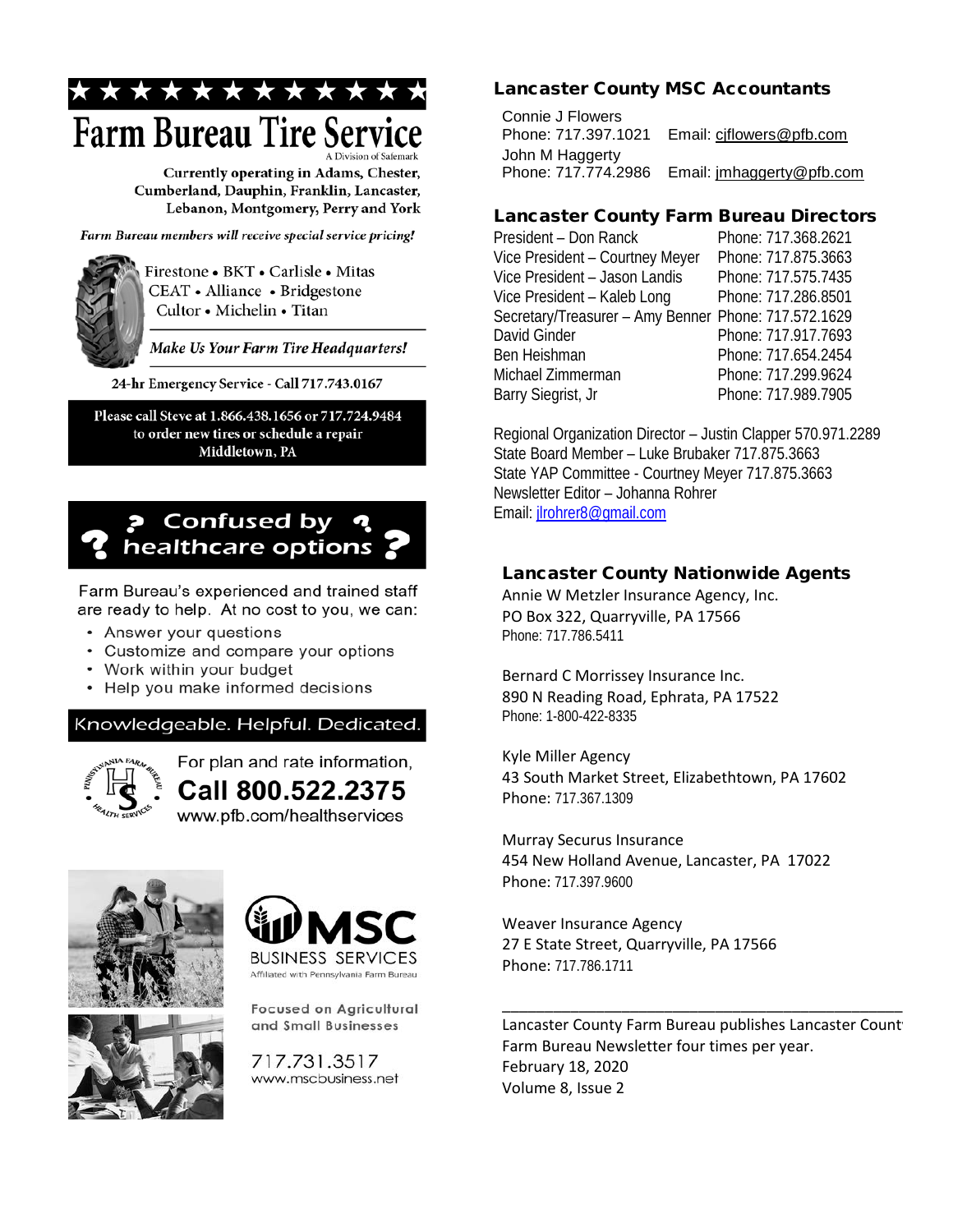#### **Agriculture Groups Urge Senate Action on Ag Labor**

Farm Bureau and other organizations are urging the U.S. Senate to take up agricultural labor reform as farmers face an increase in mandated costs associated with the H-2A guest worker program.

The Agriculture Workforce Coalition, of which Farm Bureau is a member, sent a letter to Senate leaders urging them to take up legislation that reforms the H-2A program, giving farm employers a more viable option to hire legal guest workers to supplement their U.S. workforce.

"A devastating labor shortage is impacting farmers today and jeopardizes the future success of U.S. agriculture," the coalition wrote. "We must address this labor crisis harming farms across the United States so our producers can continue to feed, clothe and fuel our nation."

The letter comes as farm employers face an average 6 percent increase in the Adverse Effect Wage Rate, an inflated wage employers must pay H-2A workers. The coalition noted that increases in the AEWR over the past few years have outpaced broader wage growth and farm revenue. That means farm employers must absorb the cost increases.

The House passed a bill in December that would expand farms' access to guest workers for both year-round and seasonal labor; however, the legislation stopped short of meeting Farm Bureau's policy objectives. Farm Bureau did not support the House bill and voiced concerns that it would continue some of the high costs associated with the current H-2A program and open up farm employers to a greater risk of being sued by workers.

#### **Lancaster Co. Farm Bureau Coloring Contest**

The Safety Coloring Page Contest is open to any youth ages 4 to 6 years old. The contest is not limited to children or grandchildren of Farm Bureau members, but they must be a Pennsylvania resident. Only the provided coloring page will be accepted.

#### Download the coloring page at: **https://www.pfb.com/getinvolved/women-s-leadership/831-safety-poster-contest**

The Lancaster County Farm Bureau first prizewinner will receive a \$20 gift card and the second prizewinner will receive a \$15 gift card. Entries will be judged on the following: neatness, appropriateness of coloring, appearance, and coloring within the lines. All entries must include the following information on the back of coloring page to be considered eligible: child's name, address, phone number, county, age category, and parent's name(s). The coloring pages must be **submitted to Lancaster County Farm Bureau, 910 Pinkerton Road, Mount Joy, PA 17552 by April 1, 2020.** 

## **New Clean Water Rule Finalized**

The federal government has finalized a new clean water rule—supported by Farm Bureau—that aims to clarify which waterways are subject to federal regulation, giving farmers and other landowner's clear and commonsense guidance for making land-management decisions.

The new Navigable Waters Protection Rule replaces the controversial 2015 Waters of the U.S. Rule (or WOTUS), which the U.S. Environmental Protection Agency and Army Corps of Engineers officially revoked last month. The new rule is set to take effect in about two months; however, opponents of the new rule will likely sue in an effort to stop it from taking effect.

The announcement marks a major victory for Farm Bureau, which lead a years-long fight against the 2015 WOTUS rule. Farm Bureau believes the 2015 regulation was illegal, overly broad and confusing and would have subjected nearly all Pennsylvania farmland to federal water regulations. In contrast, Farm Bureau believes the new rule takes a commonsense approach to balancing federal versus state and local jurisdiction over bodies of water. The new rule limits land areas that are subject to federal water regulation, excluding from federal jurisdiction many land areas with characteristics commonly found on farms, such as ephemeral streams, most ditches, isolated wetlands, prior converted cropland and storm water controls.

"Farmers and ranchers care about clean water and preserving the land, which are essential to producing healthy food and fiber and ensuring future generations can do the same," American Farm Bureau Federation President Zippy Duvall said. "That's why we support the new clean water rule. It provides clarity and certainty, allowing farmers to understand water regulations without having to hire teams of consultants and lawyers."

#### **Submit a Photo to Celebrate 70 Years of PFB**

This year, Pennsylvania Farm Bureau is celebrating 70 years of advocating for agriculture and rural communities. To commemorate this milestone, we are freshening up our office walls with photos taken by our members from across the Keystone State. Our goal is to showcase the beauty of farming and rural life in the Keystone State across all four seasons.

To submit a photo for consideration, please fill out an online entry form and submit your photo at **www.pfb.com/PhotoSubmissions**. The photographer's name, county, title of photo, year the photo was taken, and optional photo description of 50 words or fewer will be displayed with the photograph, if selected. The deadline for entries is Nov. 1. Be sure to also share your photo on social media and use the hashtag **#PFB70**.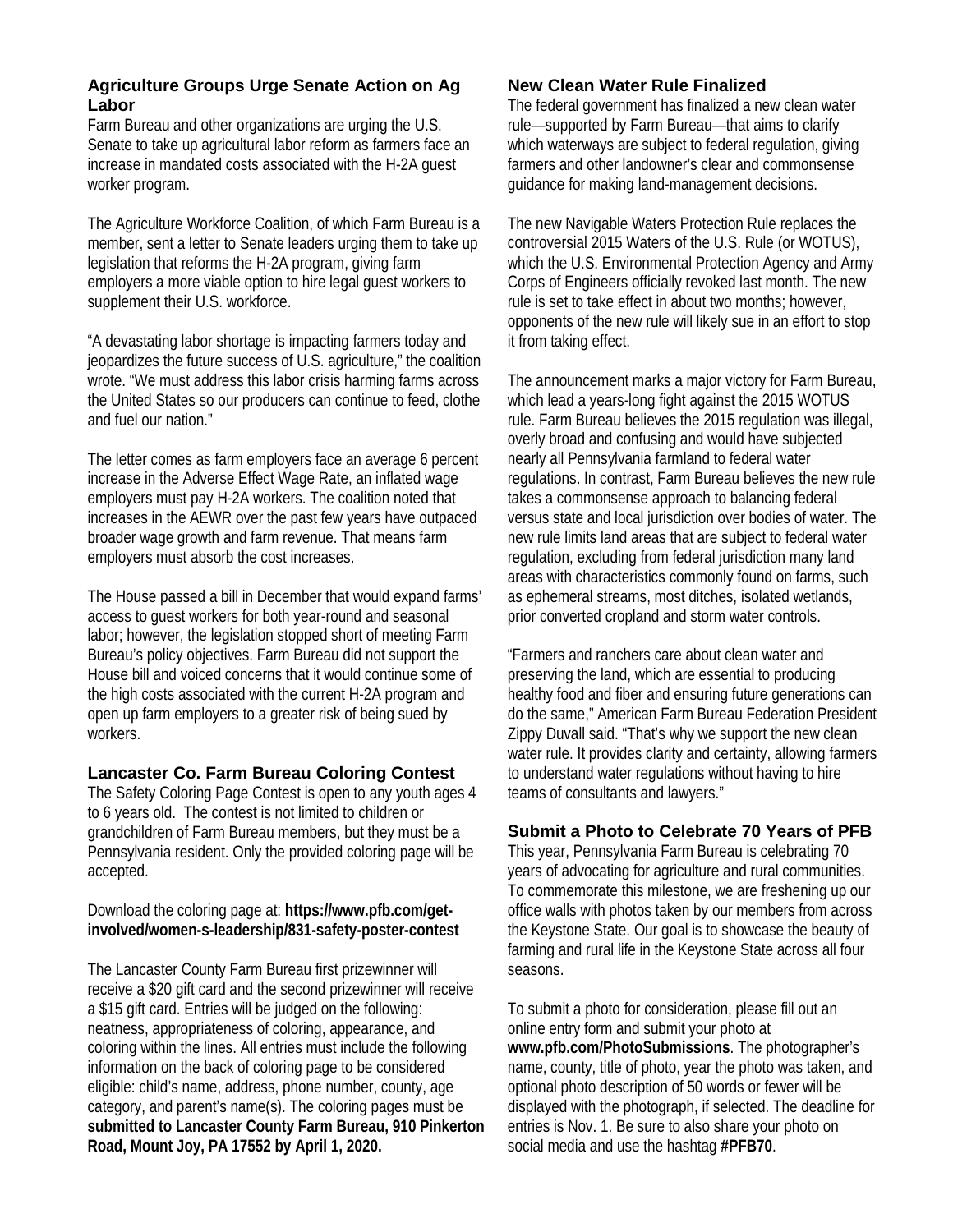#### **China to Ramp Up Purchases of U.S. Ag Goods**

China will purchase more U.S. agricultural products and the U.S. will drop its plan to impose increased tariffs on Chinese imports as part of an agreement signed by President Donald Trump and Chinese President in January.

The agreement is being referred to as "phase one" of a larger trade deal. It comes as welcomed news to farmers who have suffered the brunt of a lengthy trade dispute with China, one of the nation's top agricultural trading partners. "Phase One of the new trade deal with China should benefit Pennsylvania farmers over the next two years, if China meets its commitment to annually purchase at least \$40 billion worth of agriculture goods from the U.S. in 2020 and 2021," Pennsylvania Farm Bureau President Rick Ebert said. "American farmers, who produce soybeans, pork, beef, corn, dairy and seafood products, are expected to benefit from increased purchases from China. Farmers across America have suffered financially over the past 21 months due to the prolonged trade war with China. The new trade agreement should boost hopes among farm families that there will be a new demand for their products."

The deal marks a major turning point in trade relations with China, which had been rocky since July 2018, when the Trump administration imposed new tariffs on steel and aluminum imports from China and several other nations. China retaliated with tariffs on U.S. agricultural imports. The dispute escalated over the next year with the U.S. imposing tariffs on more Chinese imports and China retaliating with tariffs of its own, often targeting agriculture. "Farmers across America have suffered financially over the past 21 months due to the prolonged trade war with China," Ebert said. "The new trade agreement should boost hopes among farm families that there will be a new demand for their products."

#### **U.S. House Passes Bill to Improve Broadband**

A Farm Bureau-backed bill that would improve data on broadband availability so that resources to expand service can be better targeted has cleared the U.S. House.

The Broadband Deployment Accuracy and Technological Availability Act now heads to the Senate for consideration. The bill would require internet service providers to report more specific data on coverage, giving policymakers better information about where coverage exists and where funding to expand coverage would be best spent. The bill also requires the Federal Communications Commission to establish an audit process that ensures internet service providers are providing accurate data and create a user-friendly process to challenge the data.

"Broadband is a necessity and many rural areas still don't have access to it or are underserved," said American Farm Bureau Federation President Zippy Duvall said. "With limited funding, it's critical we target resources where they are needed most."

#### **Farm Bureau Members Set National Policy**

Delegates to the American Farm Bureau Federation's 101st Annual Convention adopted policies to guide the organization's work in coming year on key topics such as dairy programs, farm labor, hemp regulations, conservation compliance and climate change.

Pennsylvania delegates were among those from Farm Bureaus in all 50 states and Puerto Rico who voted on policy resolutions that originated at the county level. Also at the convention, AFBF President Zippy Duvall and Vice President Scott VanderWal were re-elected to twoyear terms, three new members were elected to the AFBF Board of Directors and 13 board members, including PFB President Rick Ebert, were re-elected to two-year terms on the board.

Some policy highlights from the delegate session include: **Dairy programs:** Delegates voted to support creation of a flexible, farmer- and industry-led milk management system. This includes giving individual dairy farmers a voice by allowing them to vote independently and confidentially on rules governing milk prices.

**Farm labor:** Delegates updated labor and immigration policies, emphasizing that we must see significant changes to the H-2A program. The updates address problems with the adverse effect wage rate and emphasize the importance of year-round program access to all of agriculture.

**Hemp:** Delegates voted to support allowing a higher THC level in hemp. This gives Farm Bureau flexibility to engage in discussions with regulators about the appropriate legal level, and to increase the window of time farmers are allowed to conduct THC testing, acknowledging the many questions about how the testing process will work and the potential for backlogs.

**Conservation compliance:** Delegates called on USDA to significantly improve program transparency and due process for farmers. They specifically prioritized changes in USDA's processes for wetland delineations and the appeals process. Delegates also adopted a new policy supporting the repeal of Swampbuster provisions.

**Climate change:** Delegates voted to support sciencebased climate change research and the documentation of agriculture's tremendous advances toward climate-smart practices. Delegates also made clear they want federal climate change policy to reflect regional variations, and they oppose a state-by-state patchwork of climate change policies.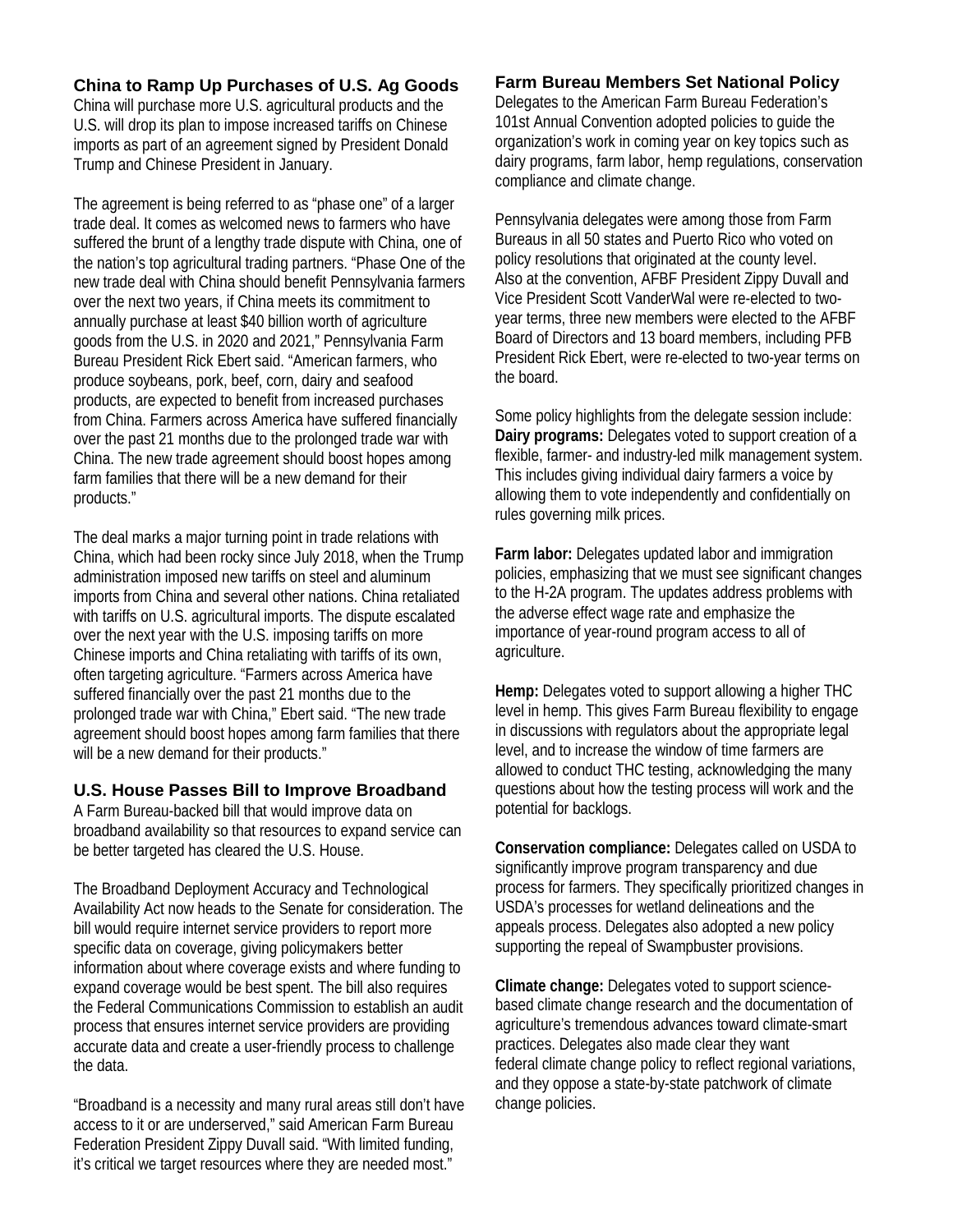# **There's More to Membership Experience the value of belonging.**

Pennsylvania Farm Bureau knows you work hard for your money and your membership should too. Visit www.pfb.com/services to see how to get your share of \$2.7 million in annual savings.

To redeem discounts, use the required codes, websites, and/or phone numbers found by logging into the Members Only website at www.pfbmembers.org. Member Benefits are subject to change without notice.<br>Membership Dues Are Non-Refundable

## **United & Growing**



**JOHN DEERE** 

GRAINGER

(d<sup>\*</sup>) jiffylube

SHERWIN-WILLIAMS.

**meriGas** 

STAPLES Business

AVIS<sup>®</sup>

some exclusions may apply

\$750 off Lincoln

www.pfb.com/ford to download certificate Must be a member for 30+ days; rebate not always stackable,

Exclusive cash bonus toward the purchase or lease of an eligible new vehicle.<sup>\$500</sup> off Ford,

#### **THE LINCOLN MOTOR COMPANY**

www.johndeere.com/farmbureau

Only available at John Deere<br>dealerships

Account#:855488417

Code: 11361045

Exceptions may apply

855.692.8330

Code: PFB-7650-085

www.grainger.com/farmbureau

National Fleet Discount Must show membership card

HERSHEYPARI



CHOICE

WYNDHAM

.<br>Nd

www.pfb.com/hersheypark

www.idlewild.com/pafarmbureau

www.kennywood.com/pafarm

Special Rate ID: 00209780

Corporate Rate: 8000002941

Renewals 10% off, Code:  $\mathsf{PAFB}$ 

New \$10 off, Code: PAFB39

www.lancasterfarming.com

www.pfb.com/caseih

www.pfb.com/cat

to download certificate

to download certificate

800.258.2847

877.670.7088

717.944.1466

Code: 76215

ScriptSave<sup>•</sup> WellRx

**ClearValue** 

Code: Group 946 www.scriptsave.com

1.888.497.7447 www.clearvaluehearing.com

www.pfb.com/healthservices



VIIS PEUSINESS SERVICES

**PFB Legal** 

Nationwide\*

717.731.3517 www.mscbusiness.net

800.522.2375

717.232.5000

Nationwide® offers a variety of insurance and financial services to Farm Bureau members including farm\*, auto\*, home\*, pet\*, travel\*, powersports, commercial and life insurance. Select discounts may apply.

To learn more, contact your local Nationwide agent or visit Nationwide.com/pfb.

AD&D Insurance: Group Accidental Death & Dismemberment policy for each qualified member in family. Immediate value \$1000. Annual increase \$300 for consecutive renewals before January 1 each year to maximum \$3100 value. \*Subject to policy terms and conditions.



**FRARM BUREAU BANK** WWW.farmbureaubank.com

5% off advertising rates in PFB publications. Contact advertising coordinator for details.



Stay current on ag issues and Farm Bureau news





Stories about farming, food and destinations



Save even more with County Farm **Bureau Local Discounts!** 

For a complete list of discounts offered by +375 locally-owned businesses in nearly 50 counties visit pfb.com/localdiscounts.

Local discounts not offered in all counties

#### **ER**Pennsylvania Farm Bureau

510 S. 31st Street P.O. Box 8736 Camp Hill, PA 17001-8736 717.761.2740 www.pfb.com

AWD Disc. Code: A298838 800.331.1212

www.budget.com/pafb

A \$3 portion of annual dues A<sup>3</sup> option of annual dues<br>covers a one-year subscription<br>to a PFB publication. Former<br>the members receive 11 issues of the<br>*County Focus* newspaper and<br>"friend of Form Bureau" members<br>pecive 4 issues of the quantity<br>Posit bers. Should no box be checked and a farm name not be listed,<br>member will be classified as<br>"friend of farmer" Please contact your county Farm Bureau with<br>questions regarding membership classification



800.527.0700

www.avis.com/pafb

www.nrghomepower.com/PAFarm www.amerigas.com Contact your nearest dealer

Code: 1586181PHL www.StaplesAdvantage.com Online purchases

BCD Offer Code:Y775738

ancaster Farming















1.800.8-SADDLE Membership number required